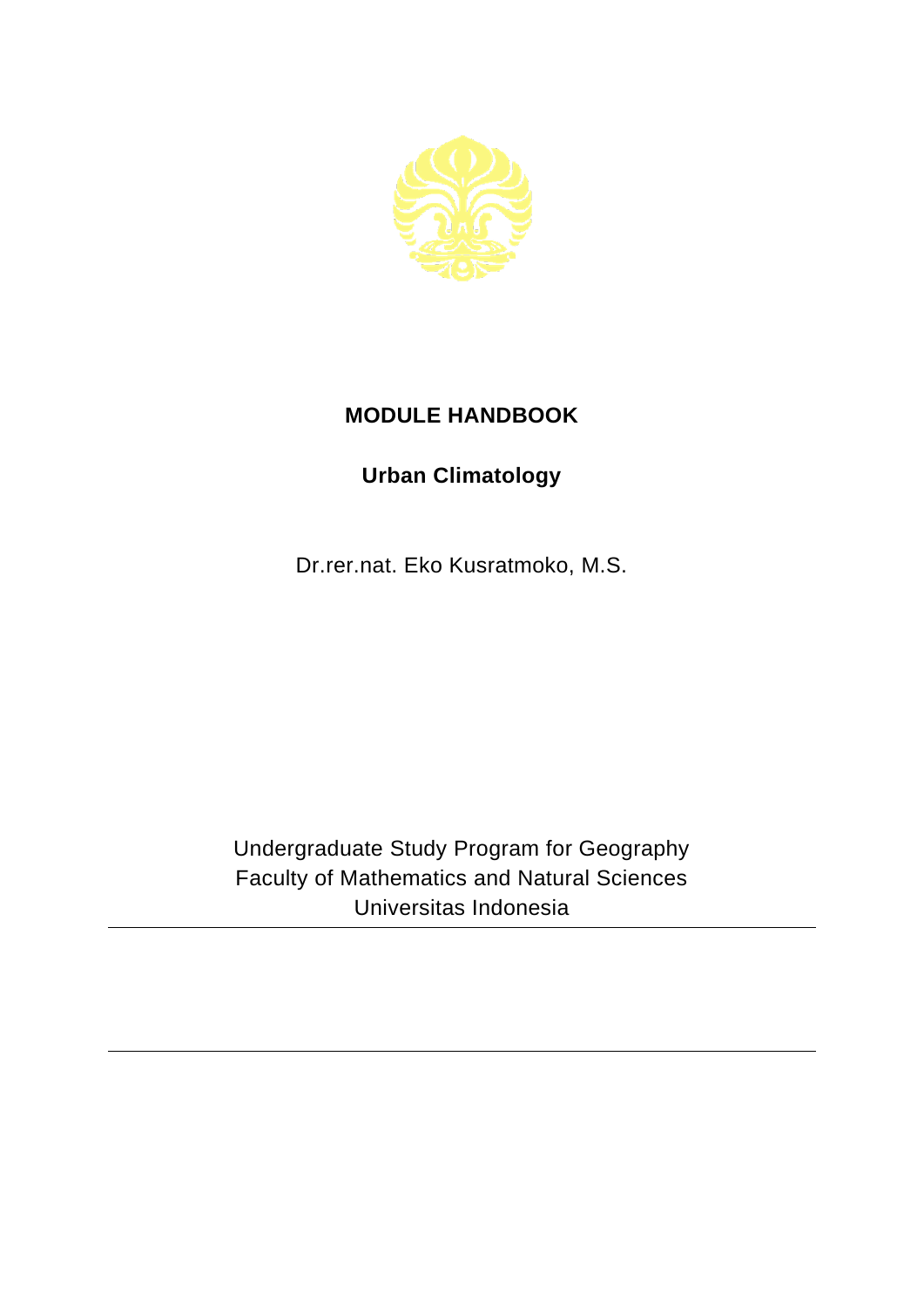| Module designation                                                 | Urban Climatology                                                                                                                                                                                                                                                                                                                                                                                                                                        |
|--------------------------------------------------------------------|----------------------------------------------------------------------------------------------------------------------------------------------------------------------------------------------------------------------------------------------------------------------------------------------------------------------------------------------------------------------------------------------------------------------------------------------------------|
| Semester(s) in which the module is<br>taught                       | Fourth (4th) Semester                                                                                                                                                                                                                                                                                                                                                                                                                                    |
| Person responsible for the module                                  | Dr.rer.nat. Eko Kusratmoko, M.S.                                                                                                                                                                                                                                                                                                                                                                                                                         |
| Lecturer                                                           | Dr.rer.nat. Eko Kusratmoko, M.S.<br>1.<br>Faris Zulkarnain, S.Si., M.T.<br>2.<br>3.                                                                                                                                                                                                                                                                                                                                                                      |
| Language                                                           | Bahasa Indonesia                                                                                                                                                                                                                                                                                                                                                                                                                                         |
| Relation to curriculum                                             | Elective                                                                                                                                                                                                                                                                                                                                                                                                                                                 |
| Teaching methods                                                   | Student-centered Learning and combination with Cooperative Learning                                                                                                                                                                                                                                                                                                                                                                                      |
| Workload (incl. contact hours, self-<br>study hours)               | Lectures: 100 minutes per week per semester<br>1.<br>2.<br>Assignment: 120 minutes per week per semester<br>3.<br>Independent study: 120 minutes per week per semester<br>Minutes x weeks x semester: $340 \times 14 \times 1 = 4760$ minutes per<br>4.<br>semester<br>Midterm Examination: 100 minutes per semester<br>5.<br>Final Examination: 100 minutes per semester<br>6.<br>Total workload per semester: 4950 minutes / 82 hours 40 minutes<br>7. |
| Credit points                                                      | $2$ (Two)                                                                                                                                                                                                                                                                                                                                                                                                                                                |
| Required and recommended pre-<br>requisites for joining the module | Thinking Geographically<br>1.<br>Principles and Perspective in Physical Geography<br>2.<br>Principles and Perspective in Human Geography<br>3.<br>System and Process of Physical Geography<br>4.                                                                                                                                                                                                                                                         |
| Module objectives/intended learn-<br>ing outcomes                  | After completing this course, if students are given meteorological data,<br>land use maps, topographic maps and satellite imagery of an area,<br>students are able to implement the concept of urban climatology to<br>explain urban climate phenomena and further can analyze and assess<br>spatial and temporal variations that occur in perspectives geography.<br>The working language used in this course is Indonesian.                            |
| Content                                                            | Urban Climate Concepts and Scales<br>1.<br>City and urban as an ecosystem<br>2.<br>Urban Climate Measurement and monitoring methods<br>3.<br>Characteristics of urban atmospheric components<br>4.<br>5.<br>Urban pollution (air pollution)<br>Full geographic factors for urban climates<br>6.<br>Urban climates and human<br>7.<br>Urban Heat Island<br>8.                                                                                             |
| <b>Examination forms</b>                                           | $\overline{\phantom{a}}$                                                                                                                                                                                                                                                                                                                                                                                                                                 |
| Study and examination require-<br>ments                            | Individual Score (40%)<br>1.<br>2.<br>Group and Presentation Score (30%)<br>Mid Examination (30%)<br>3.<br>4.                                                                                                                                                                                                                                                                                                                                            |